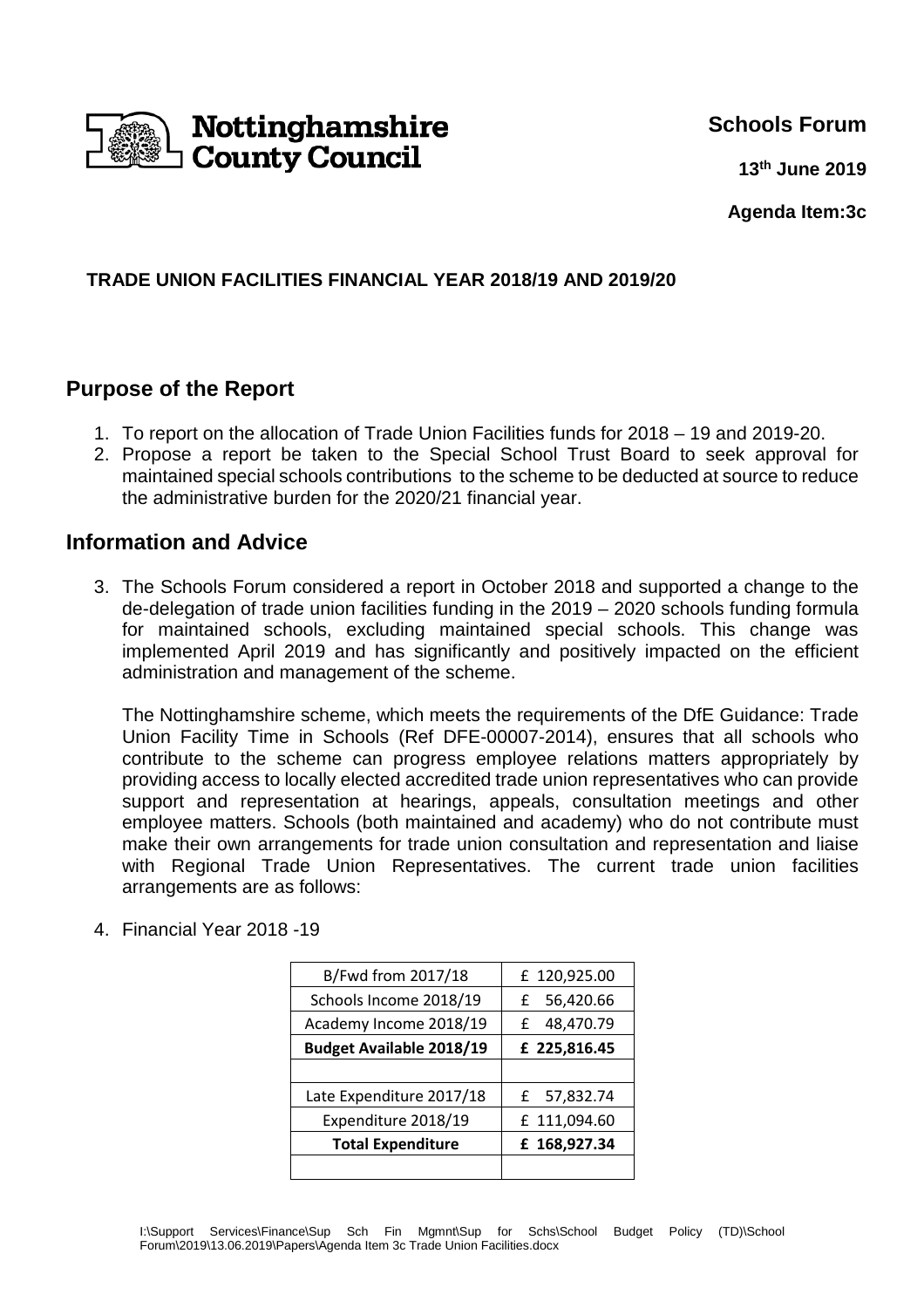| C/Fwd to 2019/20                | £ 56,889.11  |
|---------------------------------|--------------|
|                                 |              |
| Dedelegated Income              | £ 64,840.00  |
| Academy Income                  | £ 35,288.60  |
| Expenditure 2018/19             | $-6,862.00$  |
| <b>Budget Available 2019/20</b> | £ 150,155.71 |

- 5. There are a number of academy schools have not as yet confirmed their intention to join the scheme for 2019/20 and there are a number of payments waiting to be processed, including a claim for a previous financial year. On this basis in conjunction with advice from the finance team and following discussions and agreement with the trade unions it is proposed that a prudent approach is to allocate £98,888 at this stage of the financial year.
- 6. The distribution of the budget to individual schools, trade union representatives and trade unions for the financial year 2018/19 is shown in Appendix A
- 7. All trade unions were asked to provide their current membership information to use as a basis for the distribution of the budget for 2019/20. However, as this information has not been received from all trade unions and had proved difficult for the newly amalgamated NUT and ATL it is proposed to allocate payments for 2019/20 on the historic formula as detailed below:

| <b>Trade Union</b> | % Allocation | £ Allocation |
|--------------------|--------------|--------------|
|                    |              |              |
| <b>NEU</b>         | 34.4         | £34,018.00   |
| <b>NASUWT</b>      | 28.9         | £28,579.00   |
| <b>NAHT</b>        | 7.5          | £ 7,416.00   |
| <b>ASCL</b>        | 4.1          | £ 4,054.00   |
| Unison             | 22.4         | £ 22,151.00  |
| <b>GMB</b>         | 2.7          | £ 2,670.00   |
| Total              | 100          | £98,888.00   |

It is proposed that more work be undertaken on this in order to consider future options for distribution based on more up to date membership numbers.

- 8. In order to allocate the above funding for 2019/20, the attached letter Appendix B was sent to the named secretaries of the recognised trade unions on 14 May 2019 with a request that they set out their representatives, allocation of funding based on FTE and their schools by 23 May 2019. This had previously been the subject of discussion with the recognised trade unions and an indicative allocation has been communicated on 2 May 2019. So far, no forms have been received.
- 9. There are currently 48 academy schools and 196 maintained schools (primary, special and secondary) buying into the trade union facilities scheme for the current financial year 2019/20.